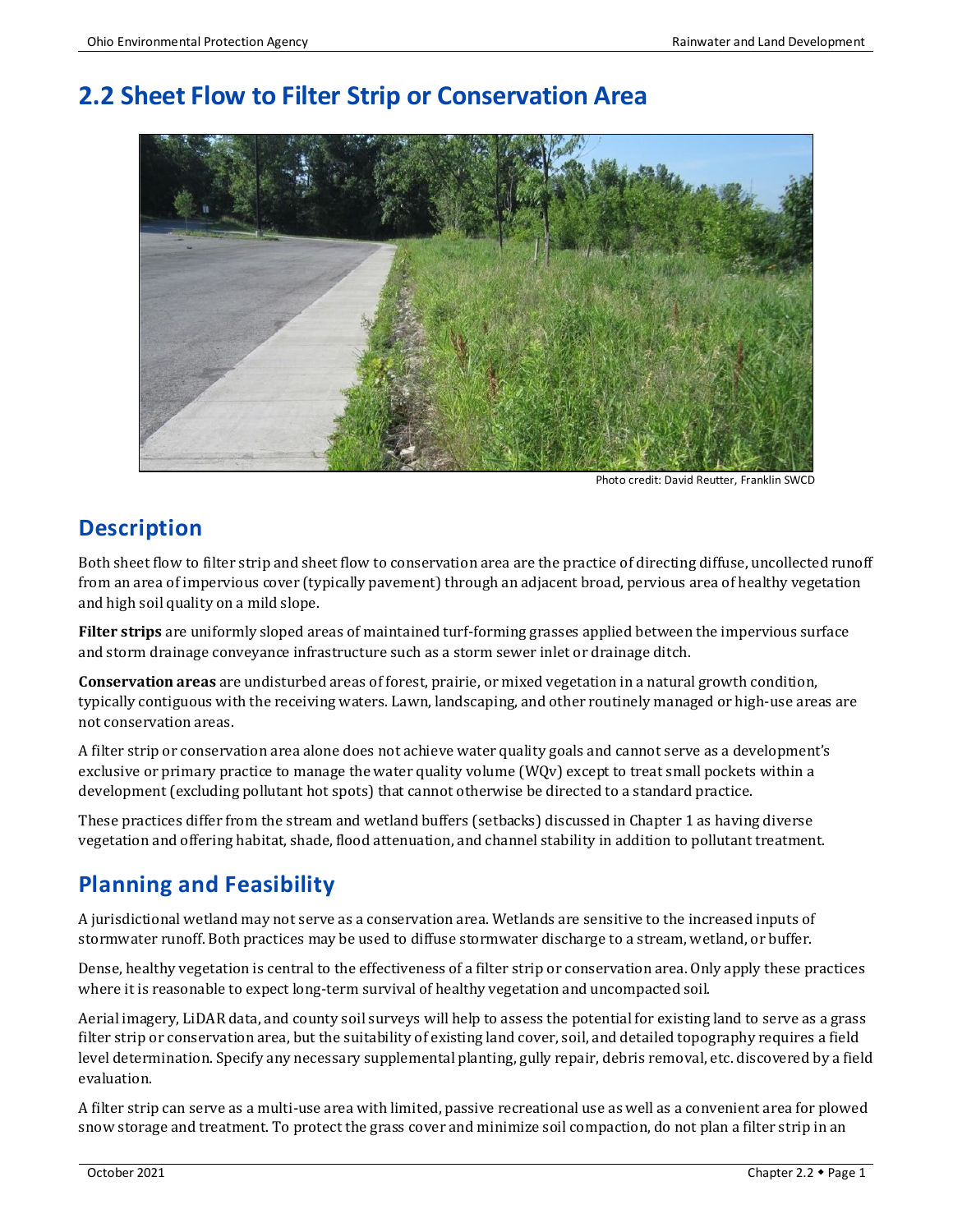area expected to receive heavy pedestrian or vehicular traffic after the site is developed. Incorporating filter strips throughout a development site has many stormwater benefits including:

- pretreatment that reduces maintenance of the primary stormwater management practice,
- lower peak flow rates by extending the site's time of concentration, and
- a lower WQy for the drainage area through runoff reduction credits.

Placing a filter strip or conservation area on small residential lots is not recommended unless it can be ensured that eventual homeowners will protect both the water quality and drainage functions of the practice. Each practice may be particularly useful where construction of an individual residence on a large (2 or more acres) lot requires postconstruction stormwater management.

Neither practice is suitable for treating hot spots where a high load or accumulation of a specific pollutant may stress the vegetation and/or result in groundwater contamination.

### **Credits**

| Table 2.2.1 Credits for Sheet Flow to a Filter Strip or a Conservation Area Meeting the Criteria in |
|-----------------------------------------------------------------------------------------------------|
| this Chapter                                                                                        |

| <b>Objective</b>                        | Credit                                                                                                                           |                                                                                                                             |
|-----------------------------------------|----------------------------------------------------------------------------------------------------------------------------------|-----------------------------------------------------------------------------------------------------------------------------|
| <b>Runoff Reduction Volume</b><br>(RRv) |                                                                                                                                  | 0.06 ft <sup>3</sup> per square foot of filter strip constructed on Hydrologic Soil<br>Group A or B soil                    |
|                                         | <b>Filter Strip</b>                                                                                                              | 0.03 ft <sup>3</sup> per square foot of filter strip constructed on Hydrologic Soil<br>Group C or D soil                    |
|                                         |                                                                                                                                  | 0.06 ft <sup>3</sup> per square foot of filter strip restored by topsoil replacement<br>with decompaction (see Chapter 1.4) |
|                                         | Conservation                                                                                                                     | $0.15$ ft <sup>3</sup> per square foot of conservation area on Hydrologic Soil<br>Group A or B soil                         |
|                                         | Area                                                                                                                             | 0.08 ft <sup>3</sup> per square foot of conservation area on Hydrologic Soil<br>Group C or D soil                           |
|                                         | RRy credits must be calculated using the Runoff Reduction Spreadsheet and may not<br>exceed the WQv calculated for the practice. |                                                                                                                             |

# **Design Criteria**

Stormwater runoff must enter and continue through the vegetated practice as sheet flow. Sheet flow is unconfined runoff flowing in a thin, even layer or sheet over a broad surface area. Maintaining sheet flow over the contributing impervious area helps moderate the discharge rate and distribute flow over the entire practice area. As runoff progresses through the practice, vegetative surface roughness reduces the velocity. This increases the hydraulic residence time which both promotes infiltration to reduce runoff volume and maximizes the filtration and sedimentation of suspended pollutants. Runoff must not concentrate in rills or gullies within the practice that not only bypass treatment mechanisms but export the eroded sediment. Keep in mind that re-establishing broad sheet flow can be difficult once stormwater is collected and concentrated in a pipe or channel. The following criteria promote sheet flow over healthy soil and vegetation to establish limited runoff volume reduction and pollutant removal capacity.

#### **Contributing Impervious Drainage Area**

Sheet flow is considered to have a limited travel length before shallow concentrated flow develops and therefore the contributing drainage area to a filter strip or conservation area is limited by the flow path length rather than the total acreage. The contributing length of pavement  $(L_{imp})$  in the direction of flow shall be a maximum of 100 feet (see Figure 2.2.1).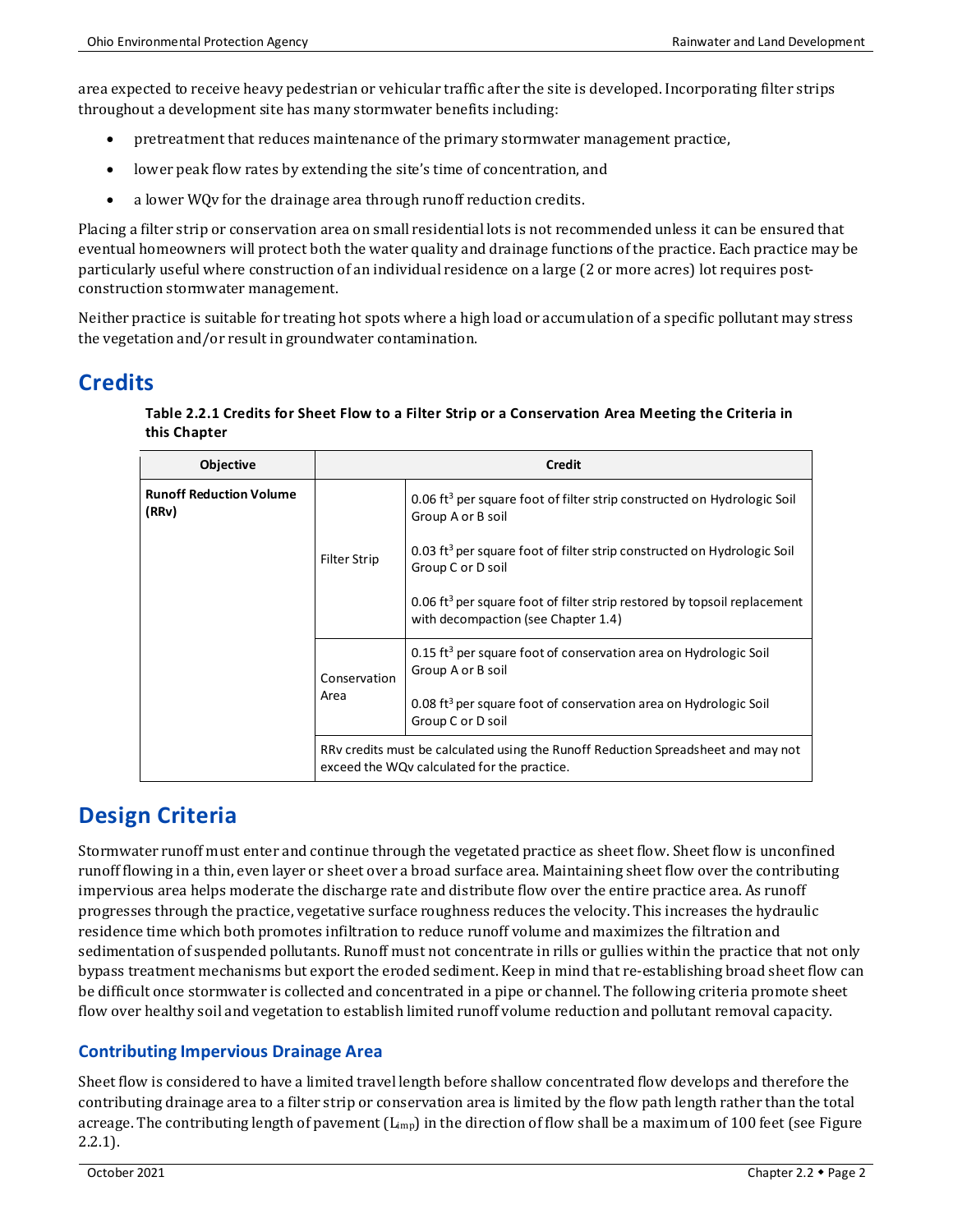



#### **Grade and Dimensions**

Figure 2.2.1 illustrates the general layout and dimensions of a filter strip or a conservation area. The width (W) of all practices shall be equal to the width of the drainage area contributing sheet flow. The minimum length (L) in the direction of flow of a filter strip or conservation area is listed in Table 2.2.2 according to the design grade up to the maximum allowable grade of 15 percent.

Design a filter strip to have a uniform slope with the contours perpendicular or

convex to the flow. Do not use concave (funneling) topography for filter strips.

Conservation areas are ungraded, following the natural topography. The design grade may be an average for uneven areas. To the extent reasonable, only apply the RRv to area within the conservation area that receives runoff. Do not consider highly irregular topography that will concentrate flow or rock outcrops as a conservation area.

#### **Soil**

A filter strip or conservation area is more than simply a vegetated area. All practices must have healthy soil (i.e. uncompacted with sufficient tilth) to support a dense, healthy vegetative cover and the processes that treat and abstract runoff. Use the specifications for topsoil replacement given in Chapter 1.4 to establish a filter strip on compacted or graded soil. To receive the higher credit value for a filter strip on HSG C or D soil, use the specification for topsoil replacement with decompaction in Chapter 1.4.

#### **Transition from Pavement to Practice**

To ensure runoff is spread thin and even across the filter strip or conservation area, install a level gravel verge as the transition from pavement to the filter strip. The gravel verge dissipates energy due to minor variations in elevation and pretreats runoff by collecting course sediment. Figure 2.2.2 illustrates a typical gravel verge. A broad concrete verge may be substituted where the edge of pavement is relatively level and even with the leading edge of the filter strip.





Flow from curb cuts must respread across the entire practice width by a gravel verge. Space curb cuts a maximum

| Table 2.2.2 |  |
|-------------|--|
|-------------|--|

| Grade<br>(%) | <b>Filter Strip or</b><br><b>Conservation Area</b><br>Minimum Length (ft) |
|--------------|---------------------------------------------------------------------------|
| $1.0 - 8.0$  | 30                                                                        |
| $8.1 - 15.0$ | 50                                                                        |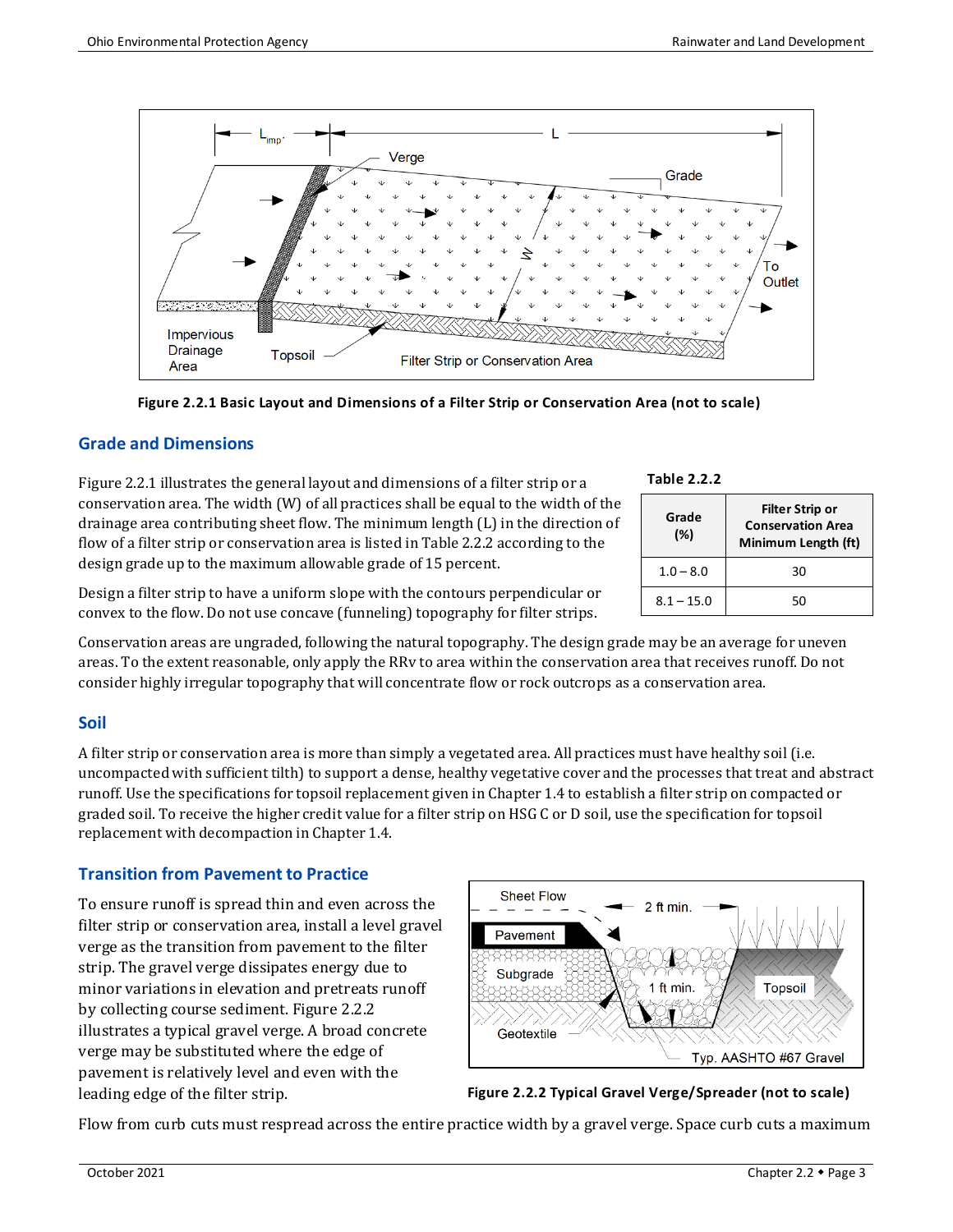of 10 feet apart. A grass receiving area as described in Chapter 2.1 spreads flow prior to a conservation area or where a more natural transition is desired (see Figure 2.2.4).

#### **Conveyance and Overflow**

Filter strips and conservation areas are in-line practices not designed for large storm conveyance with overflow provisions. Limiting Limp to 100 feet should reduce the risk of damage during extreme rain events. Design soil reinforcement (geogrids or cells) where necessary to stabilize a filter strip.

These practices do not provide significant flow attenuation for large storm events and may not meet local regulations for peak-discharge (flood) control. Filter strips and conservation areas along a perimeter that treat the full WQv must not divert or convey runoff in a manner that will erode, flood, or otherwise degrade adjoining properties.

#### **Disconnected Residential Roof Downspouts**

Figure 2.2.3 depicts how a grass receiving area as discussed in Chapter 2.1 establishes sheet flow from disconnected downspouts prior to a filter strip or conservation area. Evenly space multiple grass receiving areas to distribute flow across the entire width of a filter strip or conservation area extending behind multiple lots.

### **Signage**

Signs marking the practice boundary are recommended to ensure that current and future owners as well as landscaping contractors and other parties are aware the area serves as a stormwater management practice.

#### **Establishing Filter Strip Vegetation**

in Chapter 7 for further guidance.

When soil restoration is complete, immediately seed a filter strip with a non-clumping, turf-forming perennial grass mix appropriate for the regional climate and local site conditions (for example, full sun, partial sun). Salt tolerant species may be necessary where snow storage is expected. Compatible legumes (for example, white clover) may be included in a seed mix to supply nitrogen. Do not sod a filter strip unless the clay content of the included soil is verified to be less than 20 percent. Seeding develops deeper roots with a better species mix. Refer to the permanent seeding specifications **Grass Filter Strip or Conservation Area (not to scale)**



**Figure 2.2.4 Depiction of Impervious Surface Disconnection to Establish Sheet Flow to a Conservation Area**



**Figure 2.2.3 Illustration of Impervious Surface Disconnection of Multiple Residential Rear Roofs to Establish Sheet Flow Prior to a**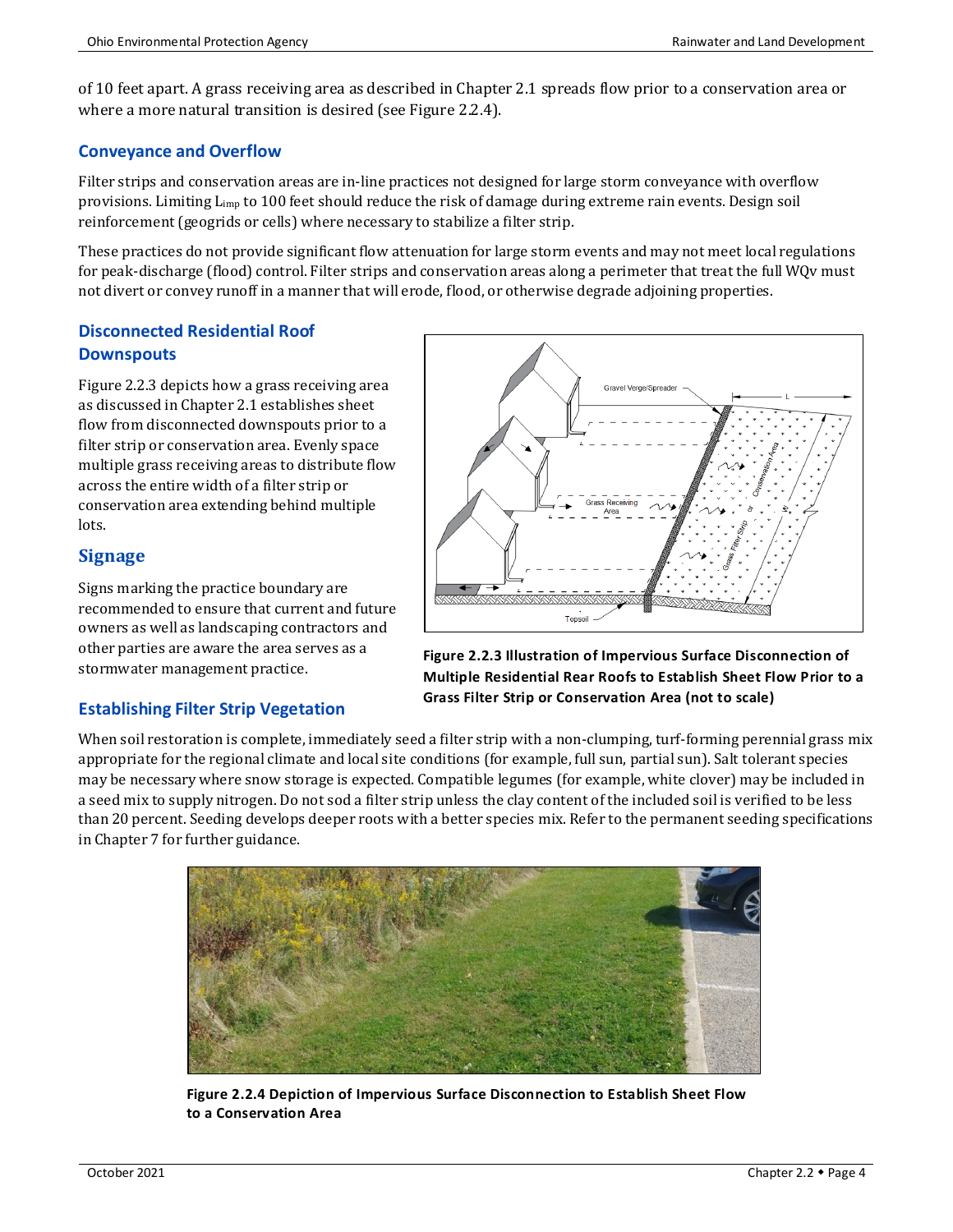Plan to seed a filter strip between March 15 through June 1 or August 1 through October 15 to assure proper germination and plant growth. Seeding between June 1 and August 1 is possible but will require frequent watering and erosion control blankets to retain moisture. Allow time for a dense grass cover to grow prior to discharging stormwater runoff onto the grass filter strip.

A filter strip is considered established when both (1) plants can no longer be pulled free from the soil by hand; and (2) 90 percent cover is achieved which may take multiple growing seasons.

#### **Establishing a Conservation Area**

A conservation area has an unmanaged cover of woods, brush, herbaceous vegetation, or a mixture of these cover types in good hydraulic condition which is defined as greater than 75 percent ground cover of vegetation and/or forest litter (USDA, 1986). Avoid area dominated by invasive species (for example, Bush honeysuckle, Autumn-olive, Multiflora rose, and Tree-of-Heaven) that may be subject to future clearing.

A conservation area should not need grading aside from isolated, minor erosion repairs or incidental utility installation and must remain outside the limit of disturbance. Any work including invasive species removal or supplemental plantings must be done by hand or with lightweight, tracked vehicles to prevent compaction and damage to vegetation.

Prior to construction, a conservation area must be fully protected with perimeter silt fence or temporary diversions to prevent construction sediment from fouling the area. Install temporary barricades (for example, chain link or snow fence) and limit of disturbance signage to prevent accidental disturbance or clearing.

Install the gravel verge and place the conservation area into service only after the contributing drainage area has been fully stabilized.

#### **Establishing New Conservation Area**

Establishing a new conservation area on graded or construction disturbed soil is a lengthy process and should only be applied where long-term work to establish vegetation can be performed by the owner. The conservation area must first be rapidly established with herbaceous vegetation to develop an unmaintained prairie or meadow. Tree whips or saplings may be intermixed to allow the area to forest over a considerable amount of time. Plans to re-establish a conservation area must include the following.

- A planting plan utilizing native trees, shrubs, herbaceous vegetation, and tall prairie grasses must be prepared in advance by a qualified ecological professional. The plan should specify the desired mix of native species and their quantity or density to achieve 100 percent cover.
- Prior to planting or seeding, restore soil using the specification for topsoil replacement with decompaction in Chapter 1.4.
- Planting and seeding should be performed by hand or with lightweight, tracked equipment to minimize subsequent soil compaction under the supervision of a qualified, professional landscaper. For maximum survivability, the planting should occur only from September through November and March through May of each year. Sow native grass and wildflower seeds at the proper time of year for each species.
- A two-year maintenance agreement and monitoring period is required to ensure plant survival after installation and re-populate as necessary.

# **Construction Considerations**

Carefully plan the timing of filter strip construction. Establish a filter strip during optimal seeding time and allot time for vegetation to grow prior to placing in service.

Protect filter strips and conservation areas from sediment, erosion, and compaction throughout construction.

Do not use a filter strip or conservation area for construction staging or storing materials or equipment.